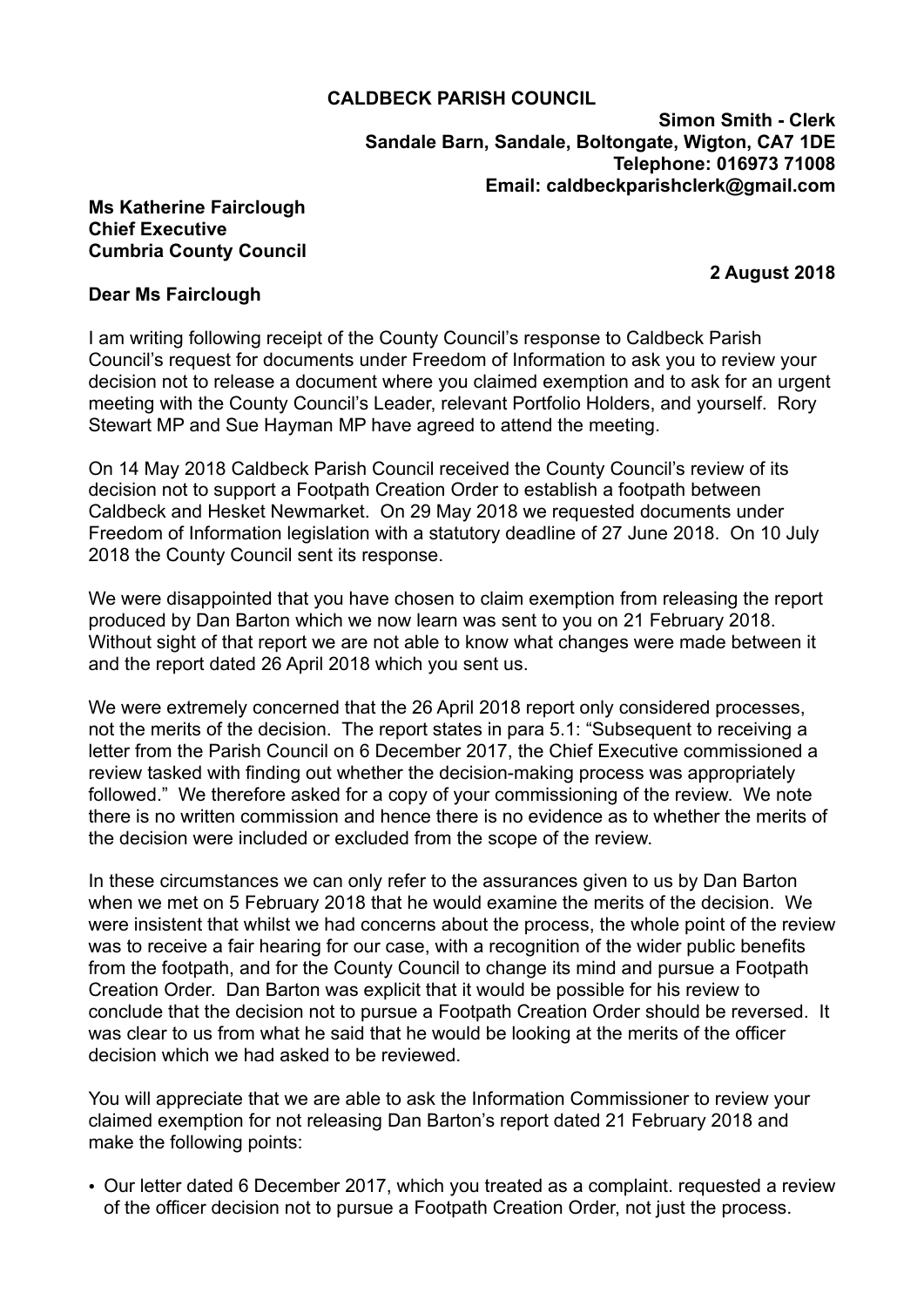- The report dated 26 April 2018 reviewed the process, not the decision but there is no record of your decision to limit the scope of the report when commissioning the review.
- When we met on 5 February 2018 Dan Barton assured us his report would examine the merits of the decision.
- You claim that the report dated 21 February 2018 Dan Barton sent to you was draft. However, the Constitution makes clear the the Assistant Director sends his report to the Chief Executive and Corporate Director to sign off. Dan Barton stated in his email dated 26 February 2018 that he had completed [my emphasis] his report and submitted it to you. Hence we argue that Dan Barton's report dated 21 February 2018 was the reviewer's report and not a draft report.
- Furthermore, transparency is an overriding consideration when applying the public interest test in this case, even if the report were a draft. Transparency is important as it seems to us highly likely that the scope of the report dated 26 April 2018 and its findings had changed significantly from the reviewer's completed report dated 21 February 2018.

Having consulted the Office of the Information Commissioner, we are advised to write to you asking that you reconsider your decision to withhold Dan Barton's report dated 21 February. If you have not provided the report by 16 August 2018, the advice from the Office of the Information Commissioner is that we then formally invite the Information Commissioner to undertake an investigation and conclude whether to order you to provide the report. This we will do.

In the covering letter for the review the County Council stated this was its final response to the complaint and that if we were not satisfied we should go to the Local Government Ombudsman. But the Ombudsman is not allowed to consider complaints from one authority against another:

*The law does not allow us to accept a complaint made by an 'authority constituted for the purposes of the public service'. This includes parish and town councils.*

If the Audit Commission were still operating, we would certainly consider raising concerns with the District Auditor. The Audit Commission would have had the remit to look at the wider value for money concerns although it would be for the District Auditor to decide whether to examine the issues. We think it unlikely that current external audit arrangements provide a similar mechanism for considering value for money.

Hence Caldbeck Parish Council has no external avenue for redress of the decision not to pursue the Footpath Creation Order.

Whilst seeking release of Dan Barton's report dated 21 February 2018, we would ask again whether better sense might prevail and that the County Council helps find a solution so that a footpath is established and significant risks to pedestrians are reduced.

Our view remains that working collaboratively, the County Council, National Park and ourselves should be able to find a way of establishing the footpath. The National Park has offered staff resources for the Footpath Creation Order. We have the funds in place for compensation payments and the construction of the footpath, with on going maintenance costs built into the budget. But as we have argued in numerous letters, the County Council's support for a Footpath Creation Order is essential for the National Park to act.